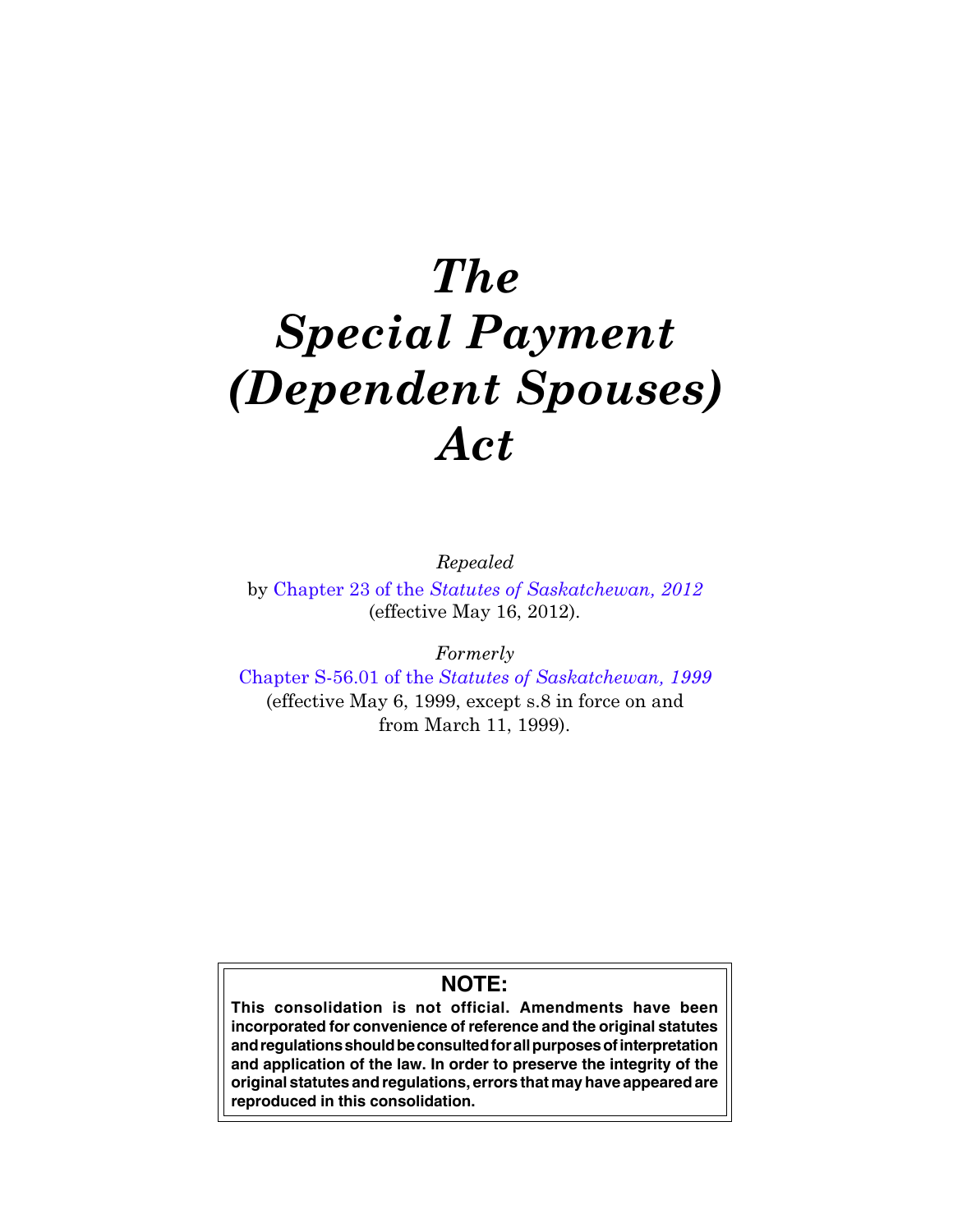# Table of Contents

- 1 Short title
- 2 Interpretation
- 3 Special payment
- 4 Eligibility
- 5 Decision re eligibility
- 6 Recovery
- 7 Regulations
- 8 Consequential amendment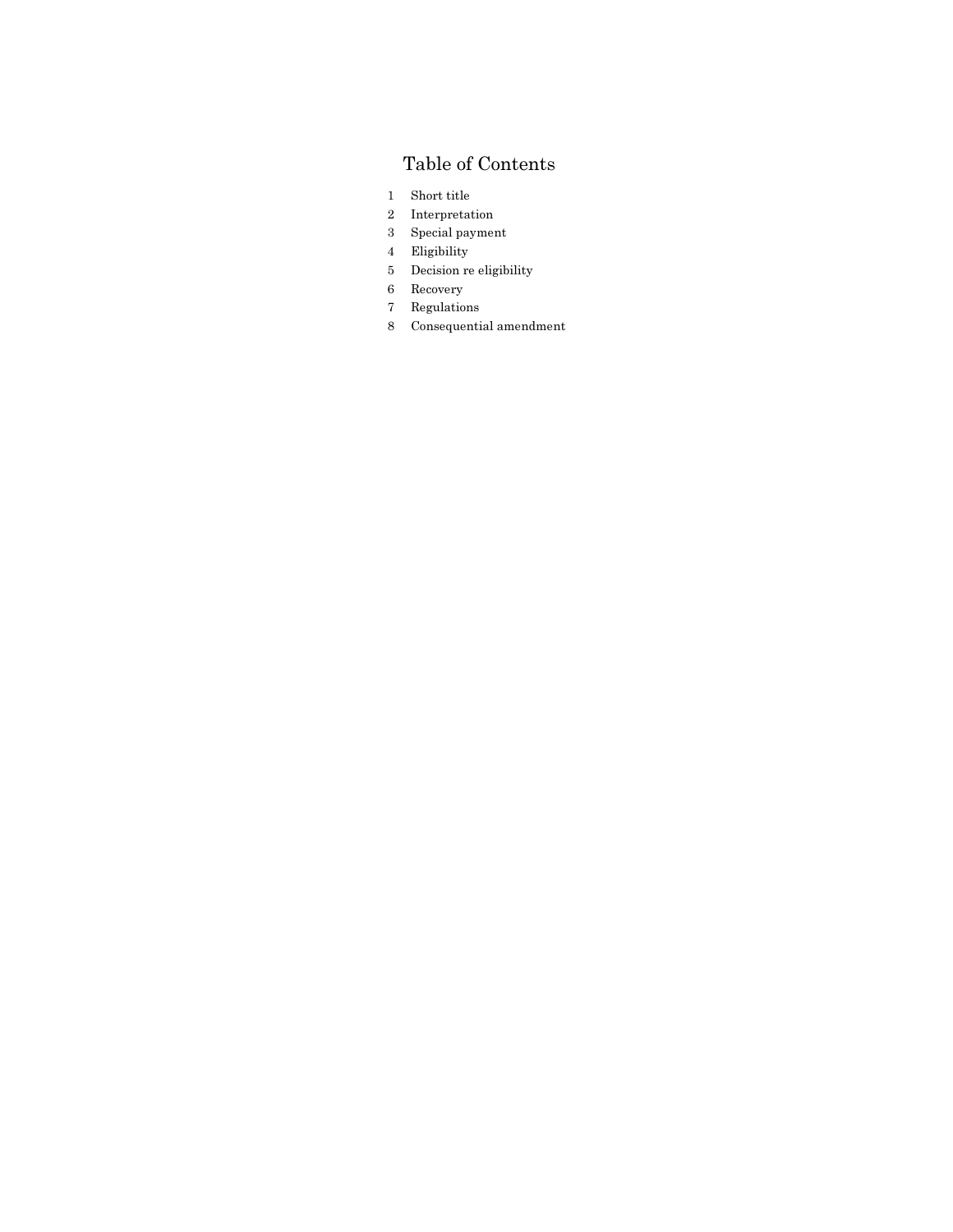## CHAPTER S-56.01

## An Act respecting a Special Payment to Certain Dependent Spouses of Deceased Workers and making a consequential amendment to The Workers' Compensation Act, 1979

#### Short title

1 This Act may be cited as The Special Payment (Dependent Spouses) Act.

Interpretation

2 In this Act:

(a) "Act" means The Workers' Compensation Act, 1979;

(b) "board" means The Workers' Compensation Board continued pursuant to section 13 of the Act;

(c) "fund" means the Injury Fund continued pursuant to section 116 of the Act;

(d) "prescribed" means prescribed in the regulations.

1999, c.S-56.01, s.2.

Special payment

3 Notwithstanding anything in the Act, the board shall make a payment of \$80,000 in a lump sum out of the fund as a gratuity to each person who:

(a) applies to the board;

(b) furnishes the board with proof that he or she meets the eligibility requirements set out in section 4; and

(c) furnishes the board with a release in the prescribed form.

1999, c.S-56.01, s.3.

#### Eligibility

4(1) Subject to subsection (2), a person is eligible for a payment pursuant to section 3 if:

(a) before September 1, 1985:

(i) the person was in receipt of compensation pursuant to the Act or a former Workers' Compensation Act as a dependent spouse or common law spouse of a worker who died as a result of an injury; and

(ii) payment of the person's compensation mentioned in subclause (i):

(A) was terminated by reason of remarriage; or

(B) was suspended, discontinued or terminated by reason of the person entering into a new common law relationship;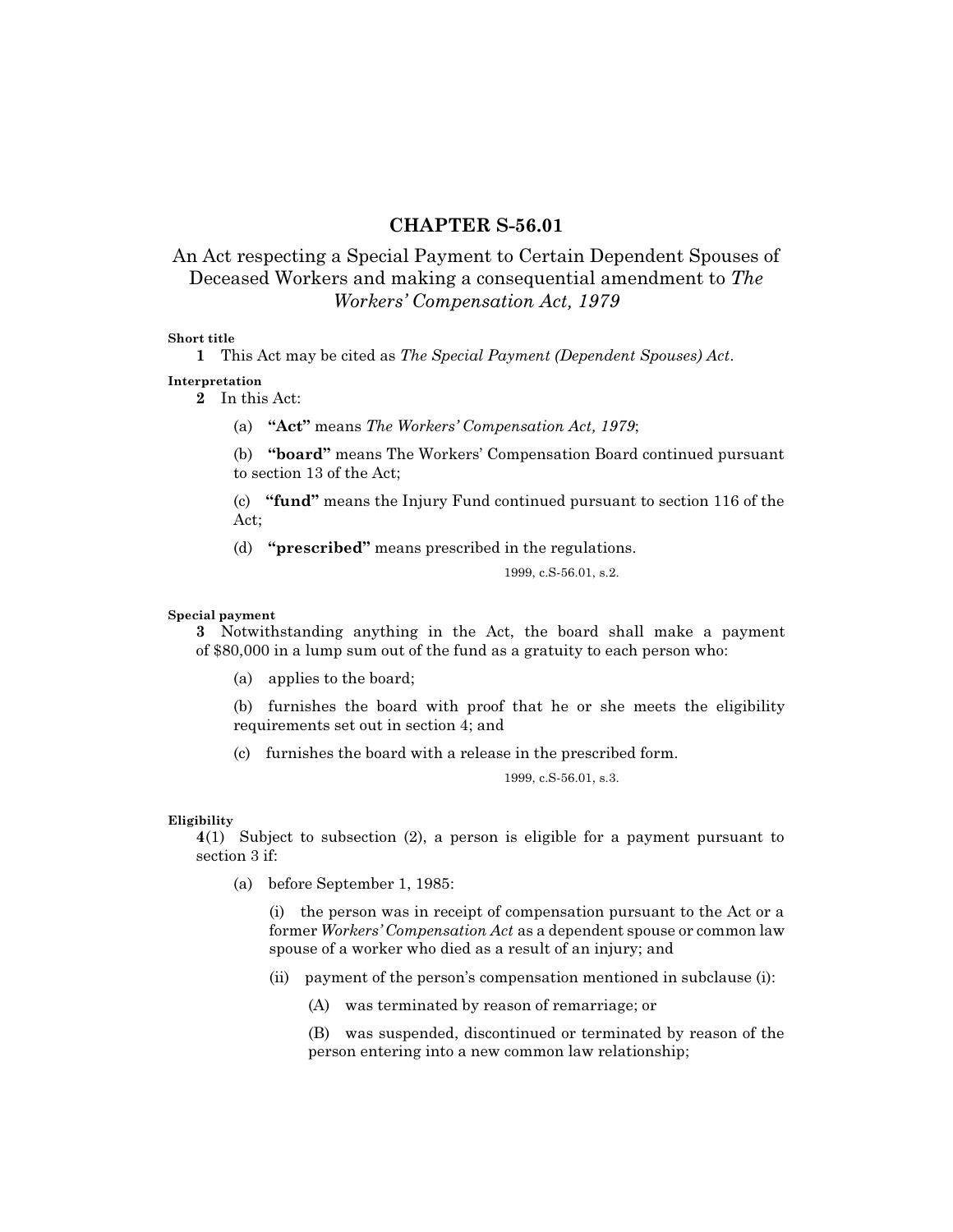(b) in the case of a person to whom paragraph  $(a)(ii)(B)$  applies, the person received a lump sum payment pursuant to subsection 83(7) of the Act as that subsection existed before September 1, 1985 or a similar provision of a former Workers' Compensation Act;

(c) the person is living on the day on which this section comes into force; and

(d) the person applies to the board not later than two years after the day on which this section comes into force.

(2) Where a person who would otherwise be eligible pursuant to subsection (1) has commenced an action or proceeding with respect to a claim arising out of the suspension, discontinuance or termination of the person's compensation mentioned in clause  $(1)(a)$ , the person is not eligible for a payment pursuant to section 3:

(a) unless the action or proceeding is discontinued; or

(b) if a judgment is entered or decision made in favour of the person.

1999, c.S-56.01, s.4.

Decision re eligibility

5(1) On an application pursuant to section 3, eligibility shall be determined on the basis of any relevant information received from the applicant, contained in the records of the board or obtained by the board from any other source.

(2) A determination of eligibility pursuant to subsection (1) is final.

1999, c.S-56.01, s.5.

#### Recovery

6(1) Where a person obtains a payment pursuant to section 3 on the basis of information that is false or misleading, the amount of the payment is a debt due to the board and, in addition to any other manner authorized by law, may be recovered by deducting that amount from any benefits, grants or tax credits to which the person may be entitled from the Government of Saskatchewan pursuant to any Act or regulation.

(2) Where an amount is recovered by deduction from a benefit, grant or tax credit to which a person was entitled from the Government of Saskatchewan, that amount shall be paid into the fund.

1999, c.S-56.01, s.6.

#### Regulations

- 7 The Lieutenant Governor in Council may make regulations:
	- (a) prescribing forms for the purposes of section 3;

(b) respecting any other matter or thing that the Lieutenant Governor in Council considers necessary to carry out the intent of this Act.

1999, c.S-56.01, s.7.

c. S-56.01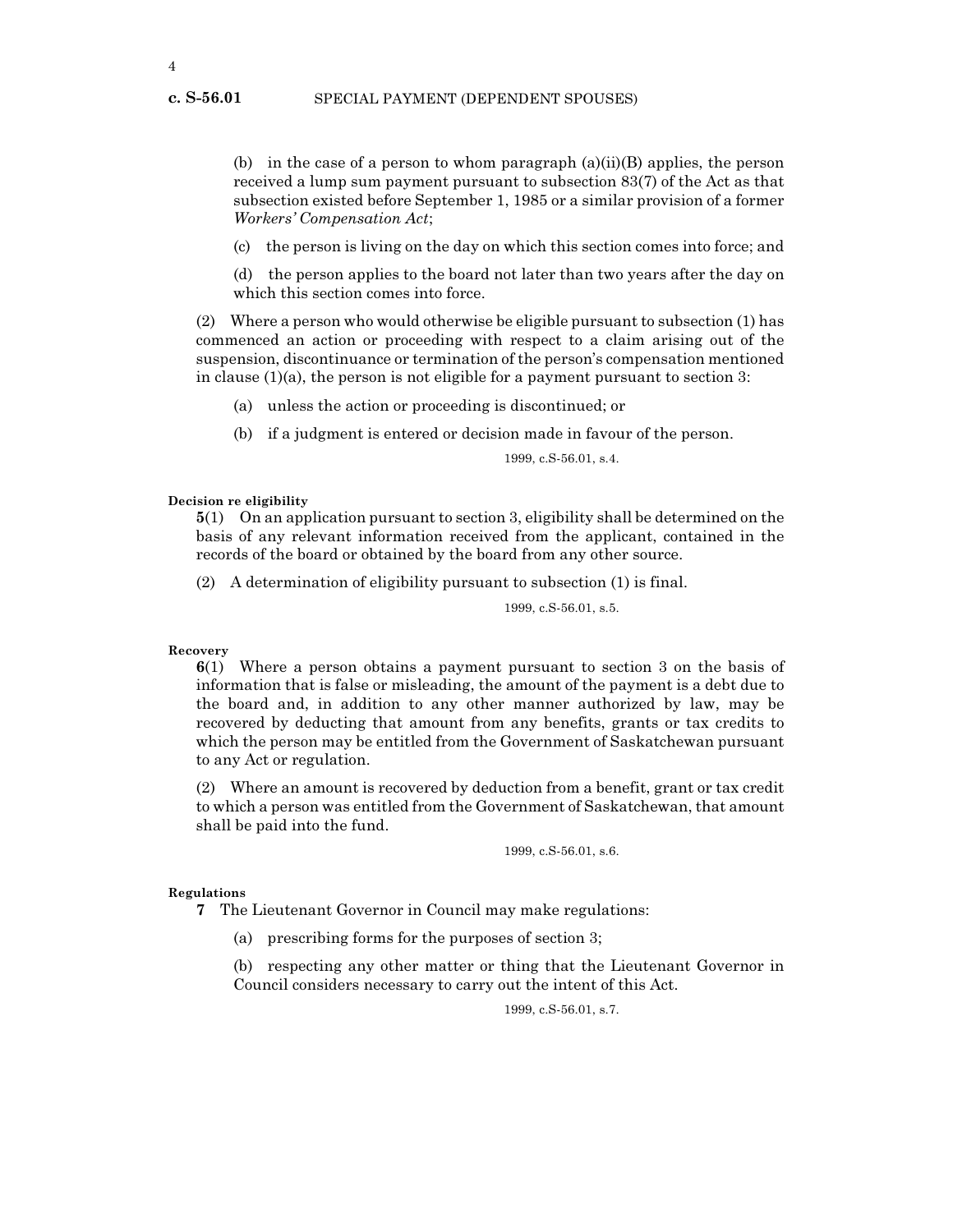### 8 Section 181 of The Workers' Compensation Act, 1979 is amended by adding the following subsection after subsection (1):

" $(1.1)$  A regulation may be made pursuant to subsection  $(1)$  notwithstanding subsection 98.1(5)".

1999, c.S-56.01, s.8.

c. S-56.01